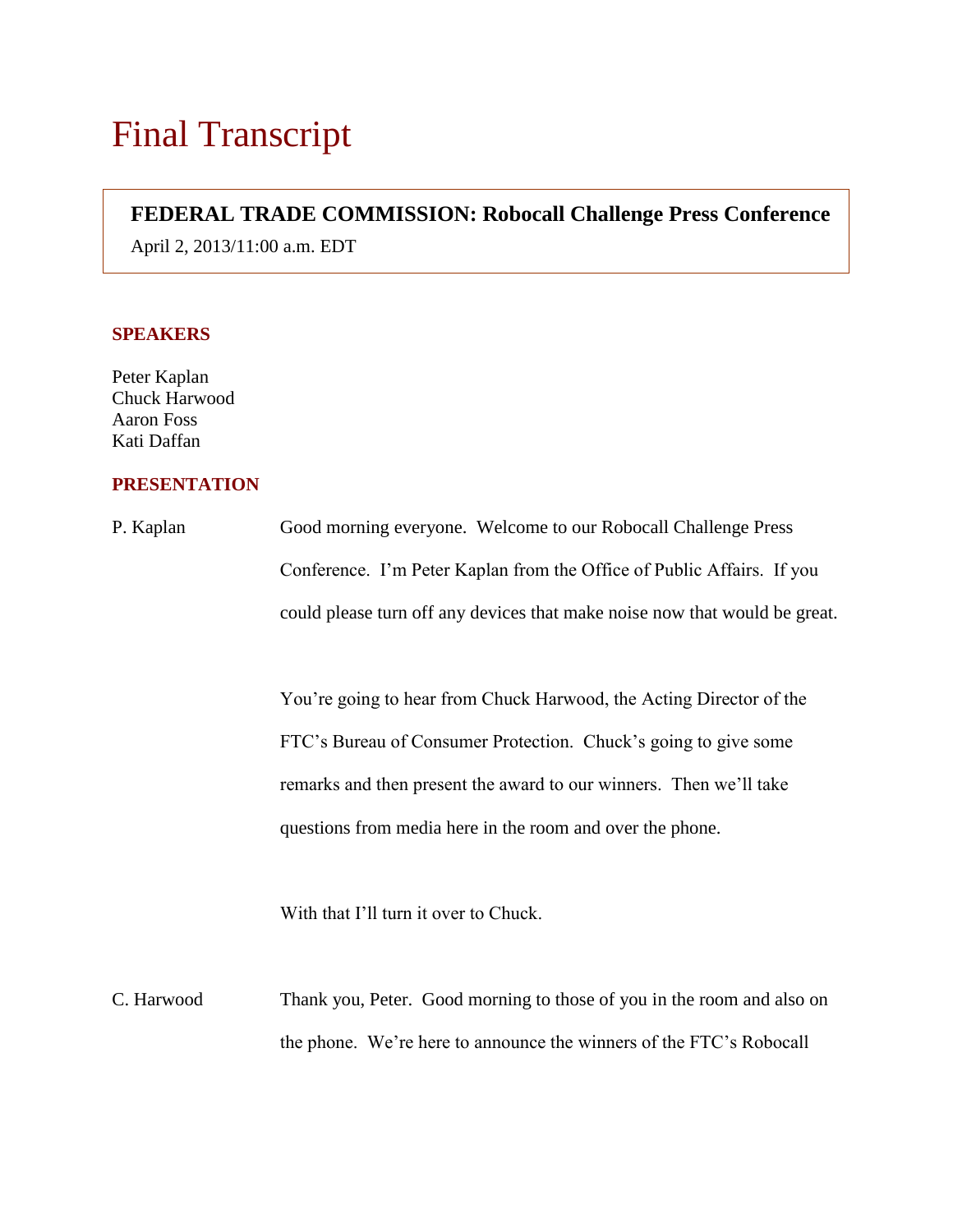Challenge. We charged innovators across the nation to stop the illegal calls that interrupt our lives at all hours of the day and night.

Illegal robocalls not only invade our privacy but they're virtually always pitching, pitching some sort of fraudulent product or service. The FTC gets some 200,000, that's right, 200,000 complaints from consumers every month about these calls, more than we get on any other subject. Consumers are clearly fed up.

To address a problem as big and frustrating as illegal robocalls, our goals as a response … compromising, nimble, creative and multi-dimensional. First, through aggressive law enforcement the FTC has stopped many of the businesses responsible for the billions, yes, that's billions of illegal robocalls that are riddling our telecom system, including those ubiquitous calls from "Rachel at Card Services."

Second, through an investigative technique we call a robocall "honeypot," our investigators are able to monitor robocalls and respond more quickly.

Third, through coordination of telecom experts, we're getting a better, broader and deeper understanding of the changes in technology that have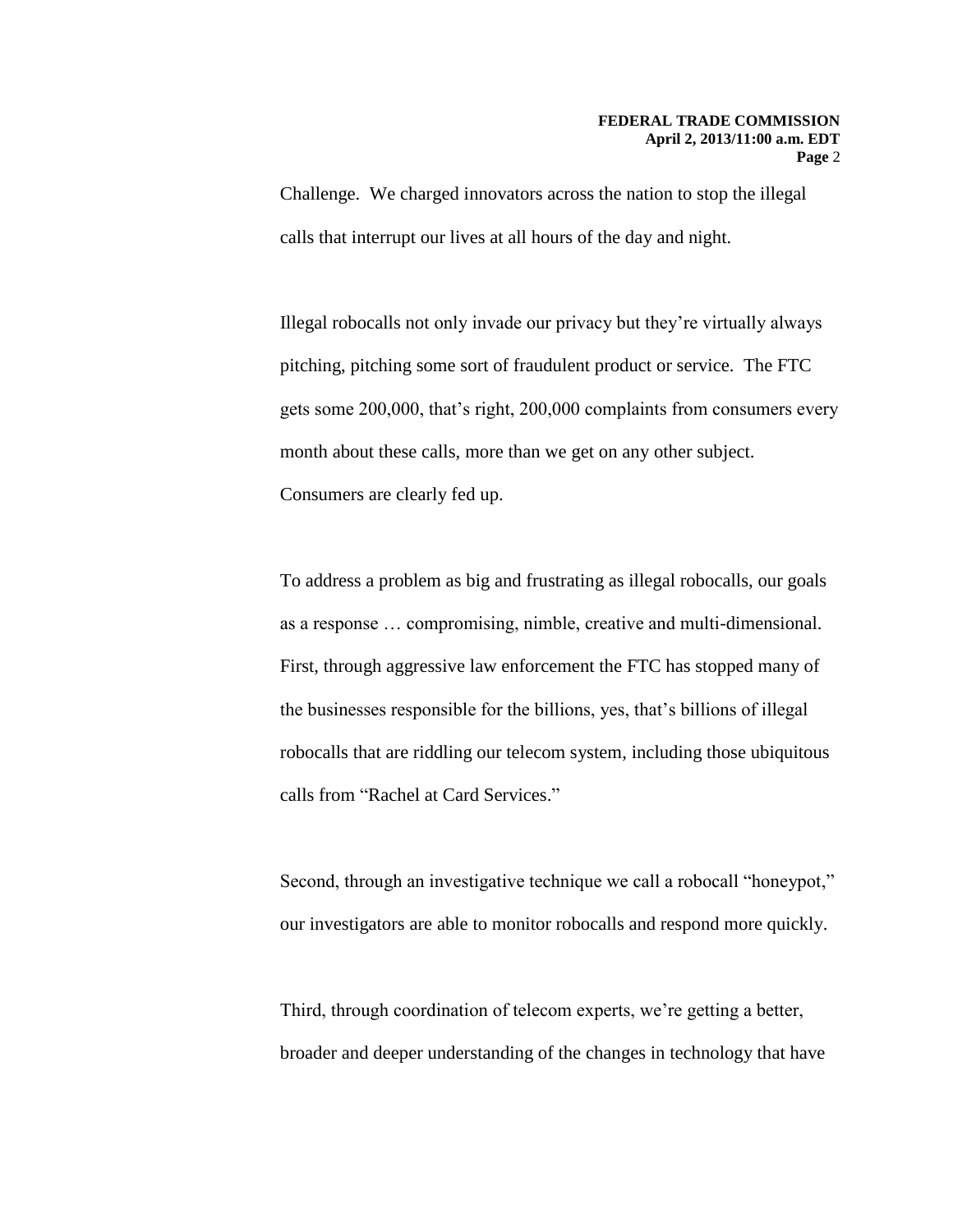made it so easy and cheap for lawbreakers to hide their identities while blasting millions of calls.

And fourth, through videos, articles, blog posts, speeches and interviews we've been suggesting the best ways for people to respond when a robocall interrupts or disrupts whatever they're doing. But what's missing from this multi-dimensional effort is a technological solution, one that gives consumers tools to reduce robocalls or block them entirely.

That's why last October we issued our Robocall Challenge, a \$50,000 prize for an individual or small group that could design a practical, technical, best overall solution for this frustrating problem. We also offered a non-monetary technology achievement award for a proposal from a large organization, and the response was phenomenal.

We received almost 800 submissions ranging from the practical tips from consumers who told us what they're doing today to reduce robocalls to interesting ideas about long-term solutions that might discourage would be robocallers. Because we, like all stakeholders, benefit from these submissions, we're encouraging challenge participants to file public versions of their proposals on our website. Directions are in today's press release if you're interested in doing that.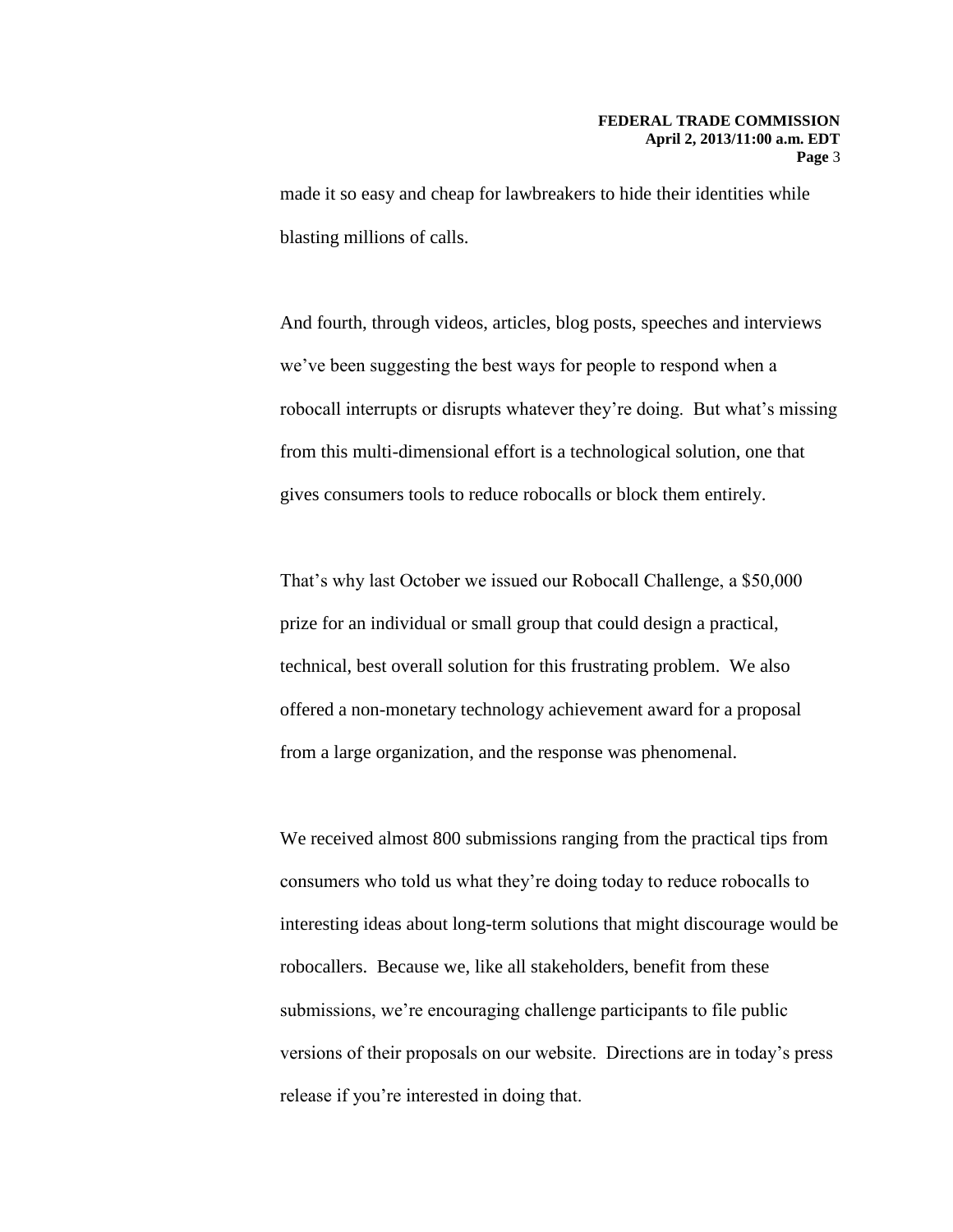When we issued the challenge we were looking for a great idea that could be brought to market to help people deal with this illegal, national nuisance and our judges found not one winning solution but three. Indeed, they declared a tie between two individuals for the best overall solution prize. They also recognized one corporation with a technology achievement award for a submission by two of its engineers.

Now the judges used three straightforward criteria. Does it work? Is it easy to use? Can it be rolled out?

The judges had to determine which of the proposals would be most effective given realities like caller ID spoofing, telecommunication's infrastructure limitations and the agility of the bad guys. The winning submissions scored at the top on these criteria and they represent the spirit of American ingenuity and innovation. The two individuals who will split the prize money evenly for their proposals are Serdar Danis and Aaron Foss.

Mr. Danis proposed a "Robocall Filtering System and Device with Antonymous Blacklisting, Whitelisting, Graylisting and Caller ID Spoof Detection." Yes, that was the title of his submission. His device would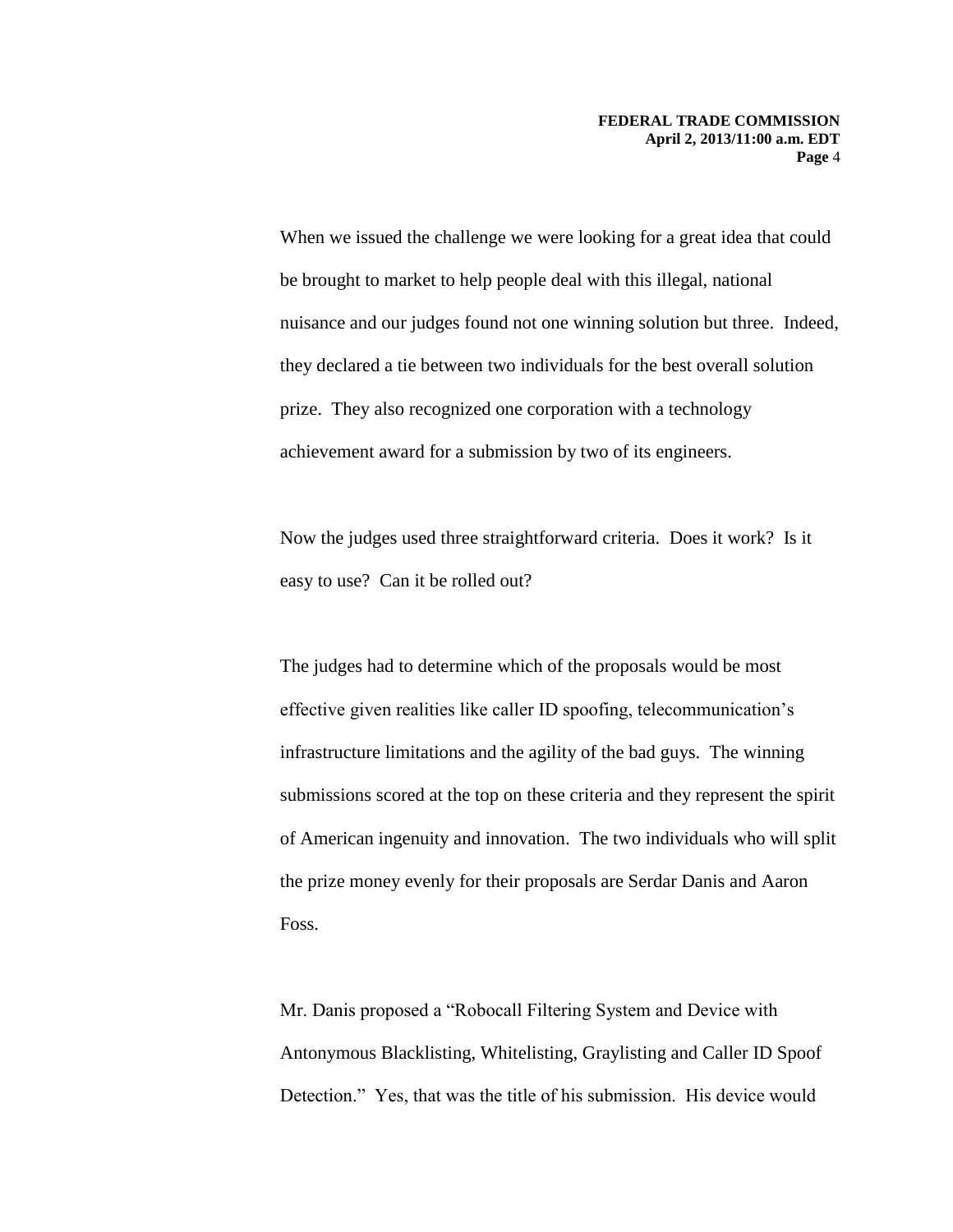analyze and block robocalls using software that could be implemented as a mobile app, an electronic device in a user's home or a feature of a provider's telephone service.

Unfortunately Mr. Danis could not be with us here today, but we are joined by the other prizewinner, Mr. Aaron Foss.

Mr. Foss's proposal, which he calls "Nomorobo," that's "Nomorobo," is a cloud-based solution that would use simultaneous ringing to allow incoming calls to be routed to a second phone line that would identify and hang up on illegal robocalls before they ring through to the user or consumer.

Mr. Foss, why don't you come on forward?

Next, the Technology Achievement Award, it goes to two engineers at Google, Daniel Klein and Dean Jackson. Their proposal, "Crowd-Sourced Caller Identification and Suppression," like the individual award winners, involves using automated algorithms that identify Spam callers.

Mr. Klein and Mr. Jackson, could you please come forward?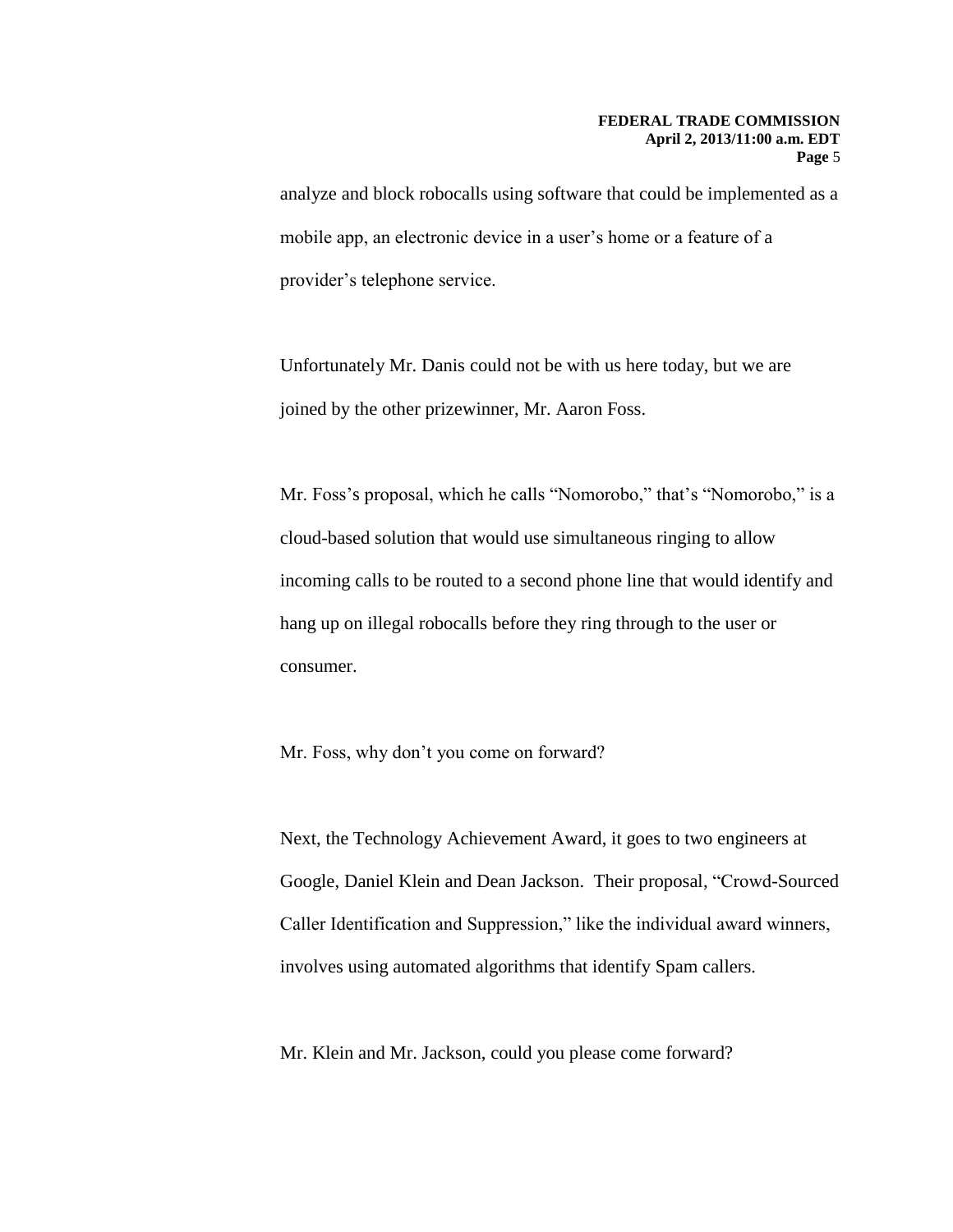While the FTC can't officially endorse these products, we do endorse the use of technology and ingenuity to protect consumer privacy and prevent fraud. And while we recognize there's a lot of work still to be done and it's up to the winners to deal with IP issues and privacy and data security concerns, nevertheless, on behalf of the millions of consumers who have received unwanted and illegal robocalls I hope industry will take up the next challenge of bringing to market the products incorporating the ideas of our winners.

Today the story is about Serdar Danis and Aaron Foss, Daniel Klein and Dean Jackson. We admire their ingenuity and thoughtful approaches to building an effective way for consumers to fight back against illegal robocallers. But soon I hope the story will be about technology triumphing over such robocallers.

I would like to thank our panel of judges for their terrific work, Steve Bellovin, Chief Technology Officer at the Federal Trade Commission, Henning Schulzrinne, Chief Technology Officer at the FCC and Kara Swisher, Co-Executive Director of *All Things D*. Finally, thank you to Kati Daffan, the coordinator of the FTC's Robocall Challenge.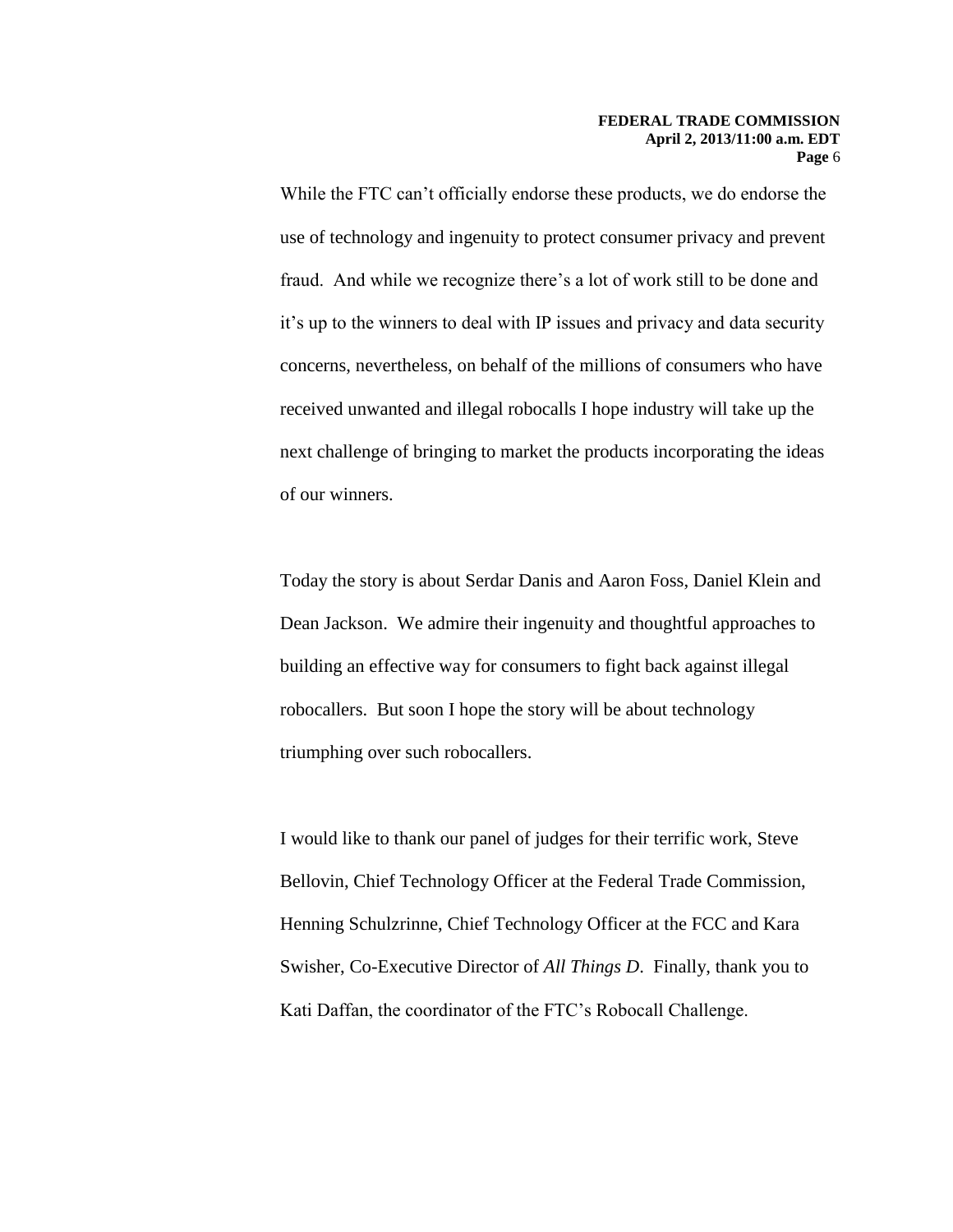Now I'd be happy to take questions and Kati, why don't you join me up here?

I think we'll start with folks here in the room. If I could ask if any of you have a question, I think there are some in the audience that might, and if you would identify your affiliation that would be helpful to us. I'd like to limit the questions to call from media representatives. So please raise your hand.

- R. Marsh Rene Marsh from CNN. I'm wondering now that we have these ideas on the table how does it go on to be developed, eventually make its way onto the marketplace and then eventually be used so that people don't get these robocalls anymore?
- C. Harwood Some details of each of the three proposals will be available through our media packets. In addition, we will provide contact information for each of the three winning submissions. Companies that are interested in working with these submissions and going forward with them can reach out to any of our winners to get more information from them.

We think, by the way, that these submissions, each of these three submissions, is important because they represent a real breakthrough and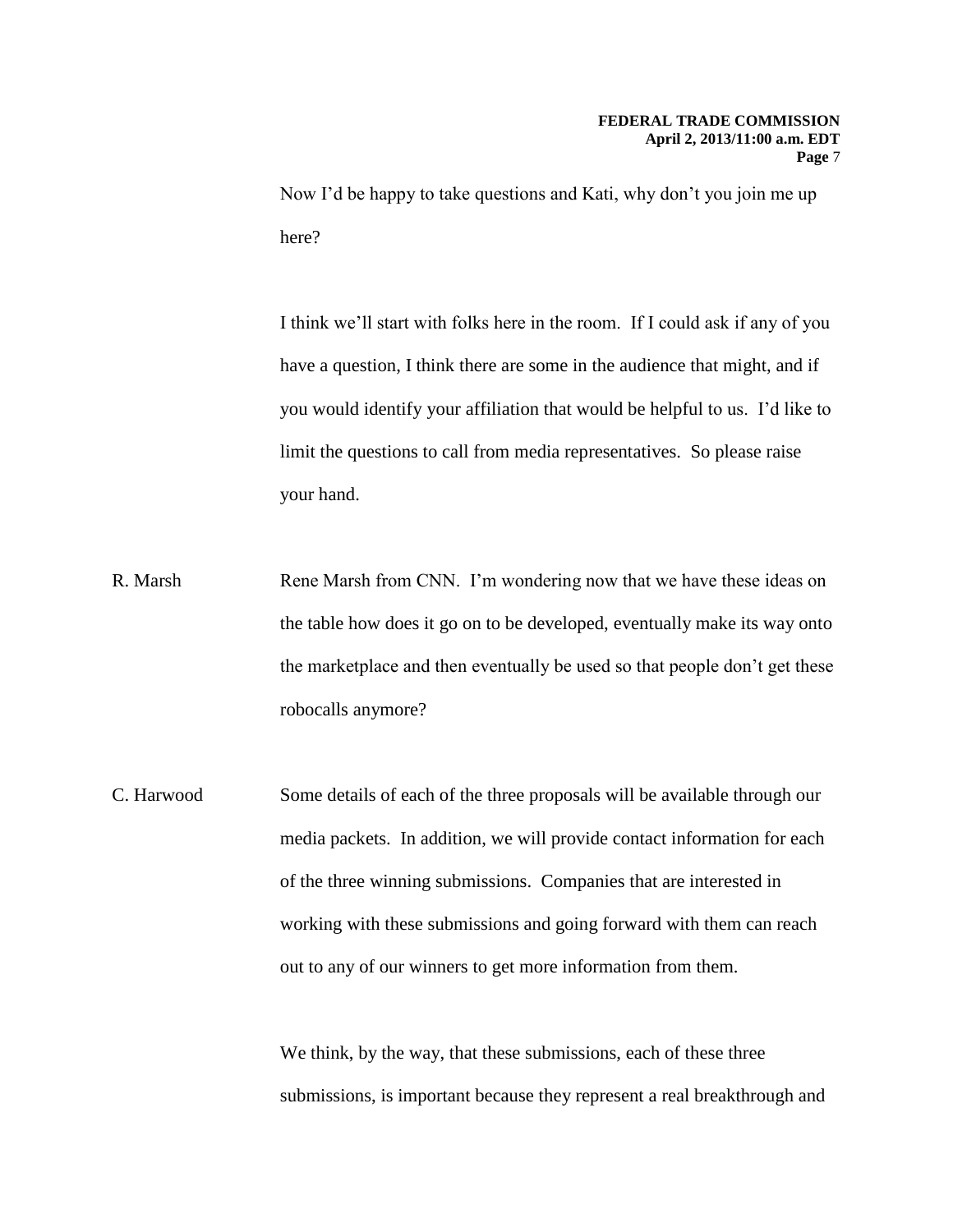we think that's what will cause a lot of companies and people to want to reach out to them.

First of all, they work with any phone, not just a smartphone. A lot of the current things work only with smartphones, but these work with any phone. Secondly, they offer ideas that we haven't seen before.

For example, Mr. Foss's idea, it involves a method for deploying a filter that consumers can use via a cloud-based solution or cloud-based service. And they can access that filter through a simultaneous ring feature from their current phone. So in fact it requires no additional hardware.

The other two solutions involve situations where the winners tackled caller ID spoofing problems in unique ways. Caller ID spoofing is a huge problem. Using algorithms and other techniques they came up with ways to actually screen out spoof calls from regular calls. So we think there are some real and promising ideas here.

The third way in which we think this is actually going to go forward and this robocall challenge is really helpful in the future is we've been hearing from other entrepreneurs, entrepreneurs who didn't necessarily enter this competition but were already thinking of solutions.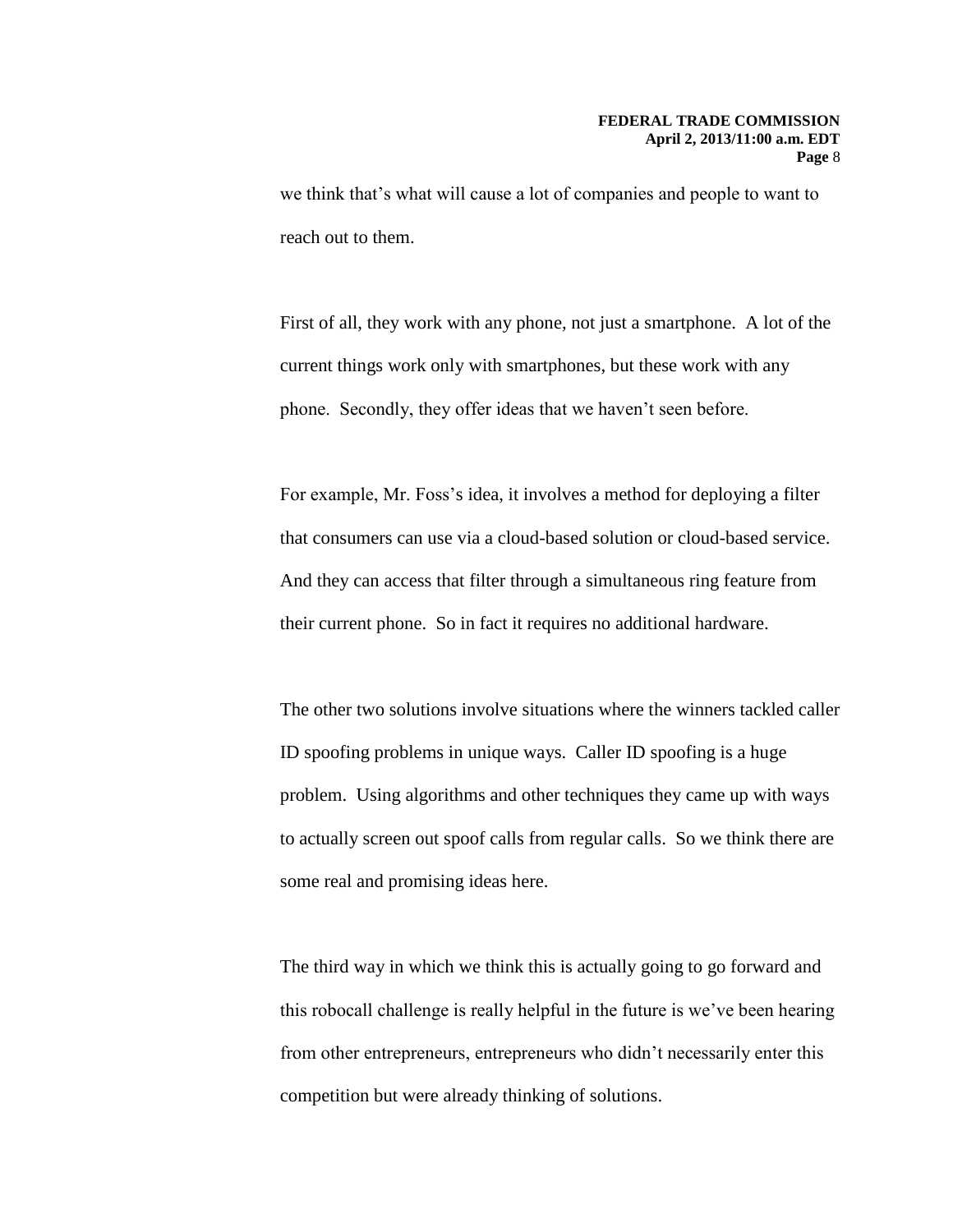They are energized. They've got new ideas, new connections as a result of our effort and they've indicated they're also going to be going forward, either with their own ideas or with ideas similar to the ones we've heard about today.

W ... private sector now to pick up the ball to actually implement this, right?

- C. Harwood Right. The next charge in the challenge that I've made very clear is it's really up to the private sector. We've lain out and our winners have lain out solutions, solutions we believe are workable based on our judges, solutions we believe are workable based on what we know about the industry and now we're turning to private industries and we're saying, "Help us out. Help us use these ideas and this technology to block or reduce the number of robocalls consumers are receiving."
- W I was just curious, has technology really put a damper on the Do Not Call Registry? Does that even really work anymore now or is that why we're seeing this contest?

C. Harwood The FTC has sued a number of companies over the past couple of years and those lawsuits have partly depended on Do Not Call registrations and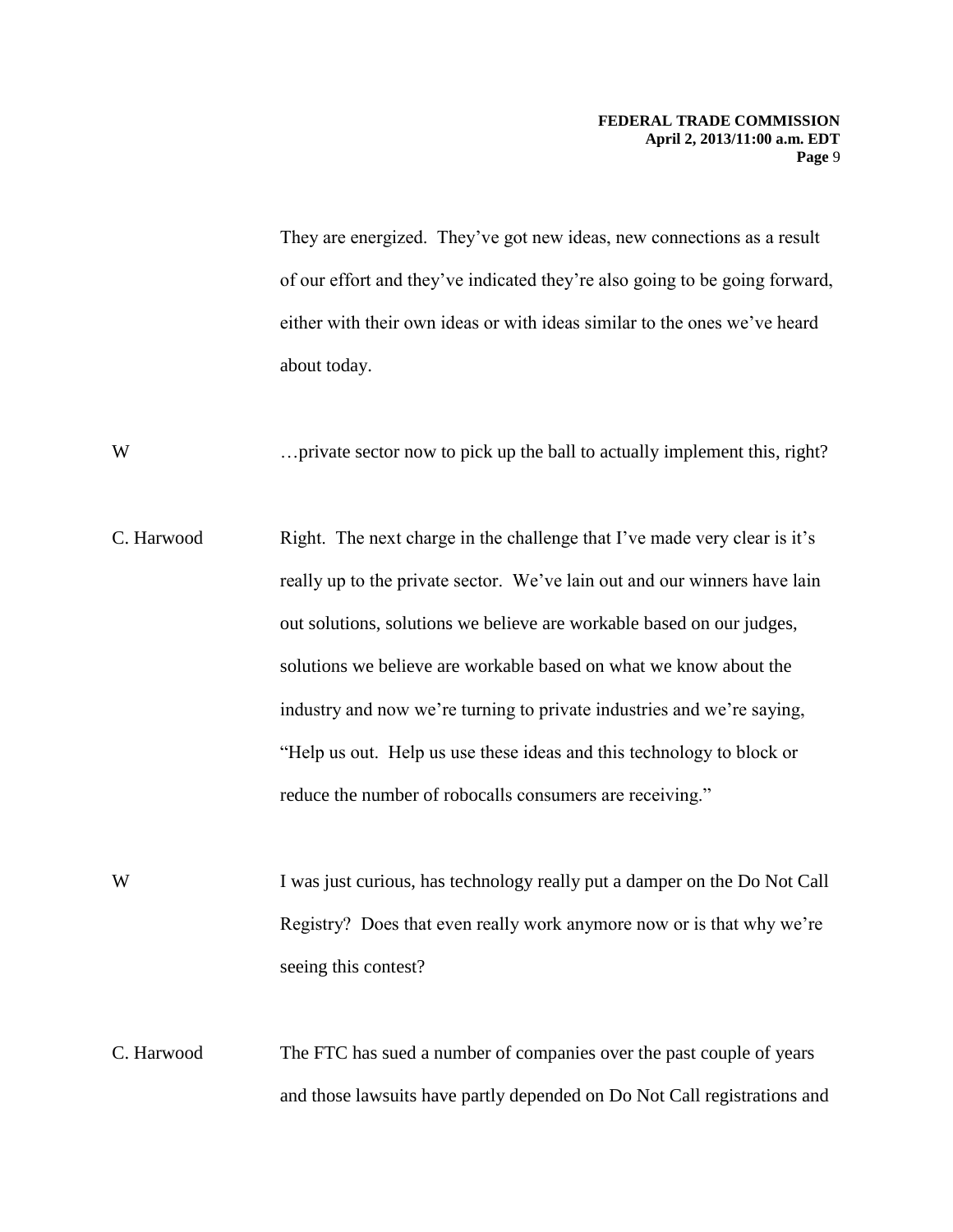Do Not Call requirements. But in addition, obviously what we're seeing is that there are many, many calls out there that get through the system.

It doesn't matter whether consumers put their phone numbers on the registry and that's because of caller ID spoofing and other techniques that allow literally thousands of calls to be delivered almost simultaneously. So what we're seeing here is a multi-prong approach. This is one part of the broader approach, in addition to law enforcement, education, consumer educations, that we're using to try to go after the robocall problem.

But I would encourage consumers, in addition to other things, put your number on the Do Not Call Registry. If you really do not want to receive robocalls, that's yet another technique you can use to try to reduce the calls you receive.

And let me note one other thing. Even if your number is not on the Do Not Call Registry, it's still illegal to call you. It's illegal for companies to use any sort of prerecorded device to place calls to consumers without expressed written authorization from the consumer. So even if you're not on the registry, people shouldn't be calling using robocalls unless you've expressed and authorized them to do so.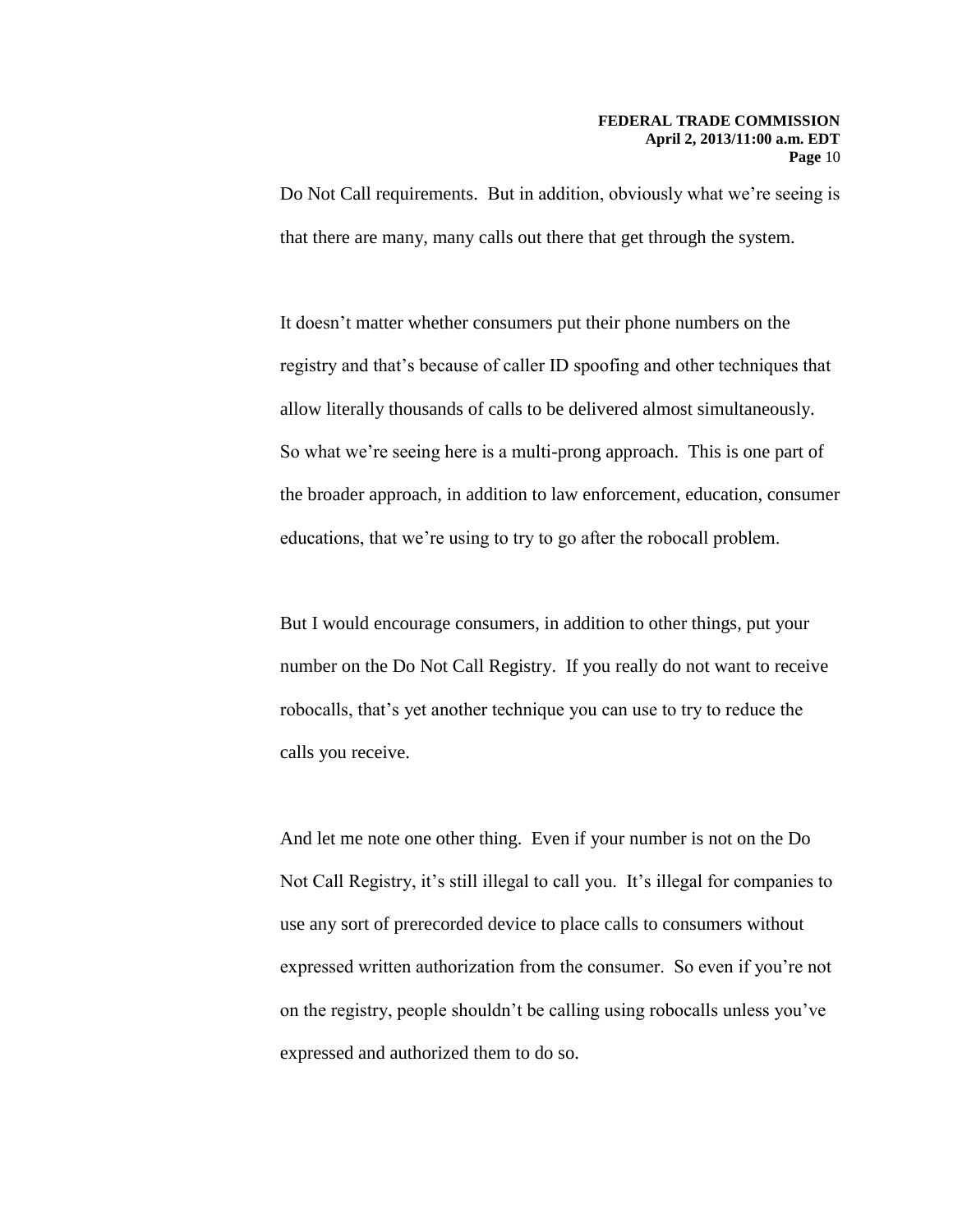But still, use the registry. Put your number on the registry. That will help reduce calls as well.

- W Do you have any idea, like what is the ratio of calls that actually are slipping through despite the Do Not Call Registry? How big is the problem?
- C. Harwood I don't know how many slip through. We do know that we get 200,000 complaints about robocalls alone every month, which suggests that 200,000 consumers are receiving calls every month.
- W By having a contest like this I suspect you will open it up to some wacky responses of ideas and things. Can you tell us what some of those might have been?
- C. Harwood Wacky—I hate to characterize. I will say that we got a lot of interesting ideas. Actually, if you got here early you would've seen some of these pictures that we got as part of the challenge that were running on the scroll here on the screen. In fact, we've turned some of those pictures into a video I think, right Kati? Do you want to talk about that?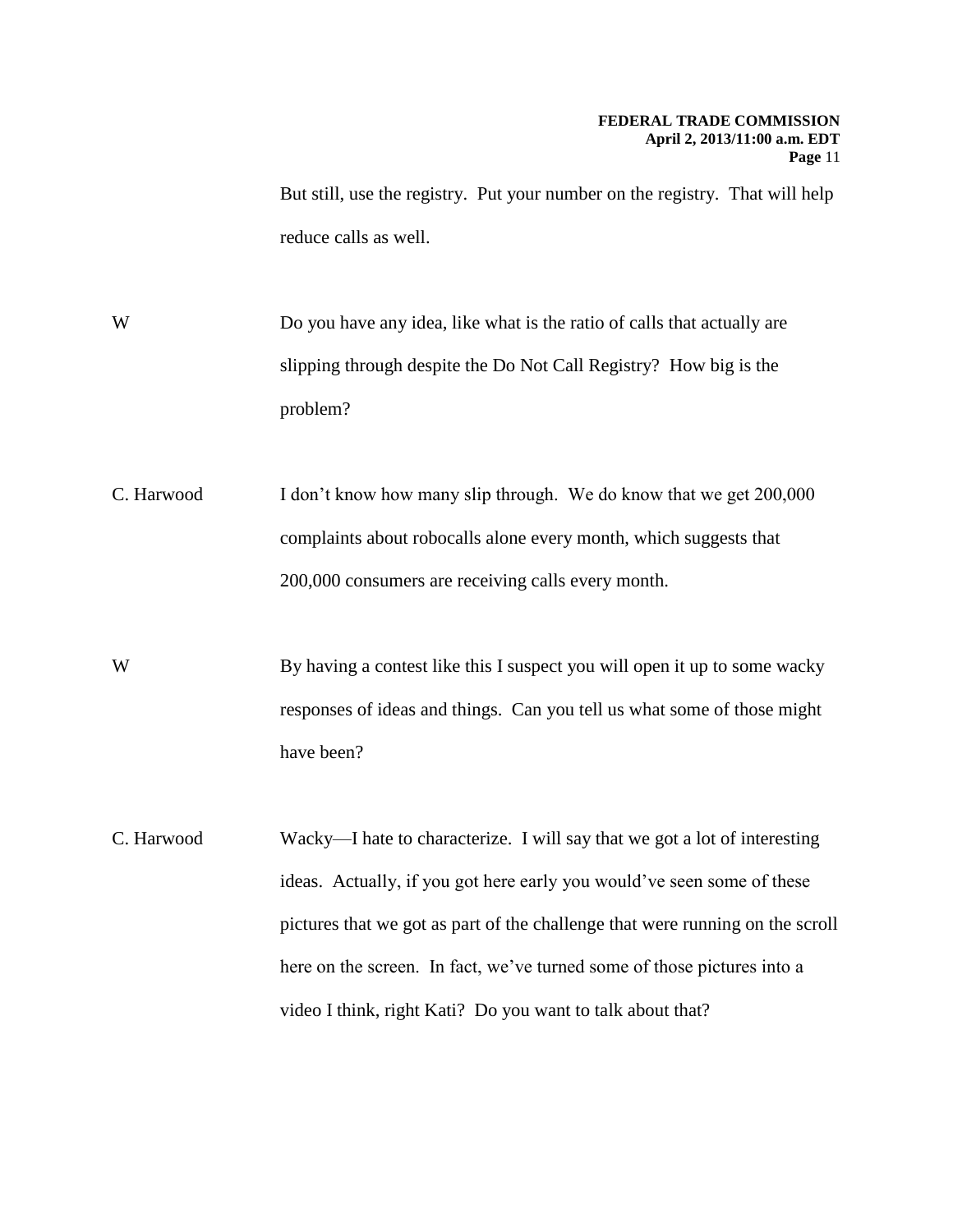K. Daffan The video actually includes consumer tips about what they're doing right now to end illegal robocalls. So to your question, one of the nice things about this challenge is that we got a whole range of types of submissions.

> Some of them might have been a little bit wacky. Some were very useful, practical tips that people are using today to reduce the number of illegal calls they're getting and then there were some that were very long-term types of solutions. So we took some of those tips and made them into a video. And with respect to the long-term solutions and the other ideas, that's why we're inviting people to file public comment.

C. Harwood So the answer is—I should mention that not all the solutions we got were technical solutions. We received quite a number of non-technical solutions simply from consumers who talked about the kinds of things they do on a regular basis to try to stop robocallers from getting to them.

Kati, do you remember some specifics?

K. Daffan In terms of consumer tips, which I think is the most useful aspect of the non-technical solutions; we had tips like some people have found that they can find options through their carriers to block numbers. So one of the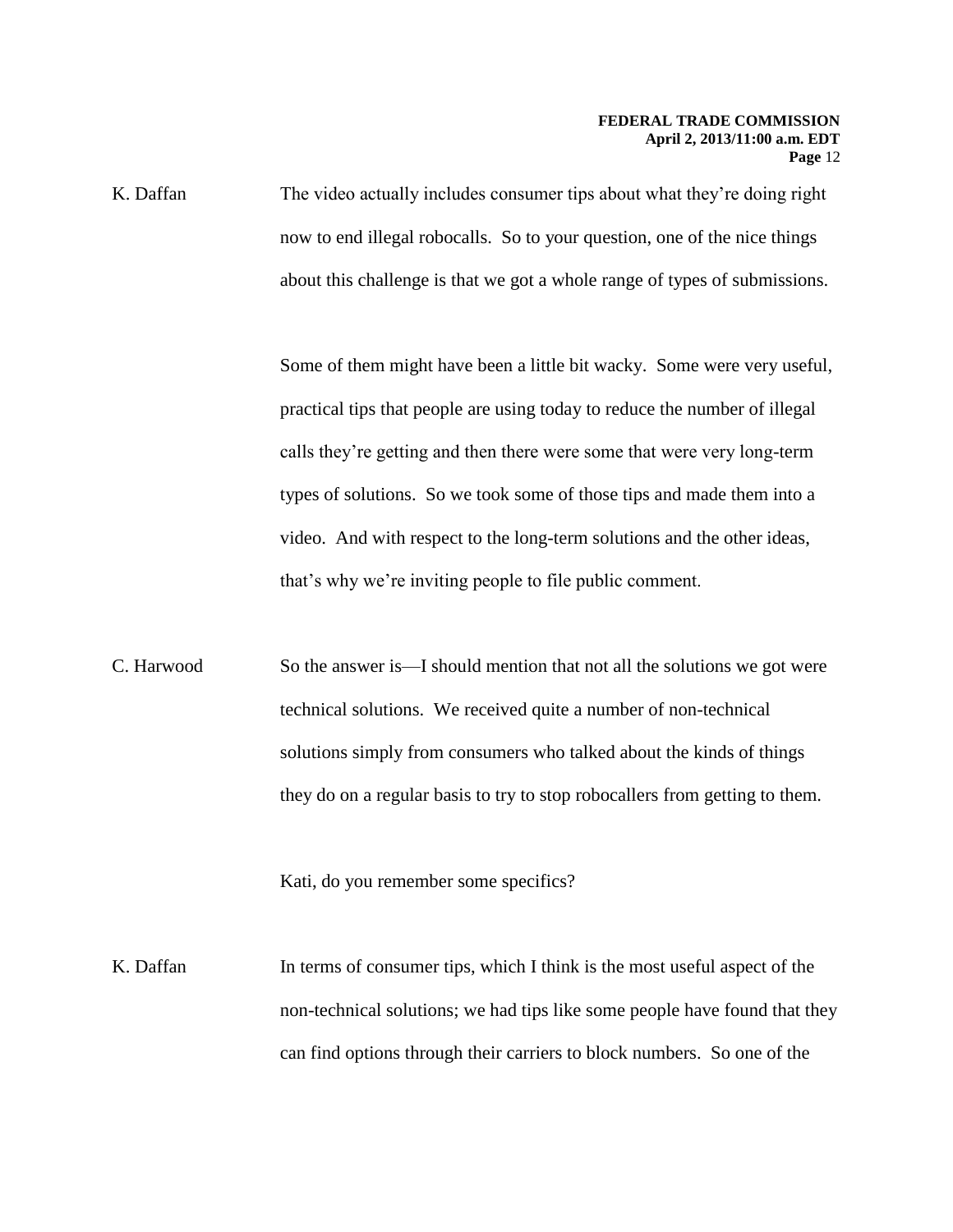tips is to check with your carrier or to investigate voice-over Internet protocol carriers that might have options to deal with some illegal calls.

One of the tips is some consumers said that they use the tri-tone. That is a disconnected tone that you hear when somebody's number isn't working. Certain consumers said if they put that tone at the beginning of their answering machine or voicemail then it would convince some of the robocallers not to call them again.

And there were things like if you get a virtual number that has screening capabilities and you kind of pass all of your calls through that number then you can have it only screen good calls to your number. That's a solution that would require you to change your phone number though.

So these are some of the things that people wrote in with that we thought other consumers might like to hear about.

C. Harwood Are there any other questions? Should we go to the phones? Operator, do we have anybody on the phone that would like to ask a question?

Moderator We have a question from Adrianne Jeffries with The Verge. Please go ahead.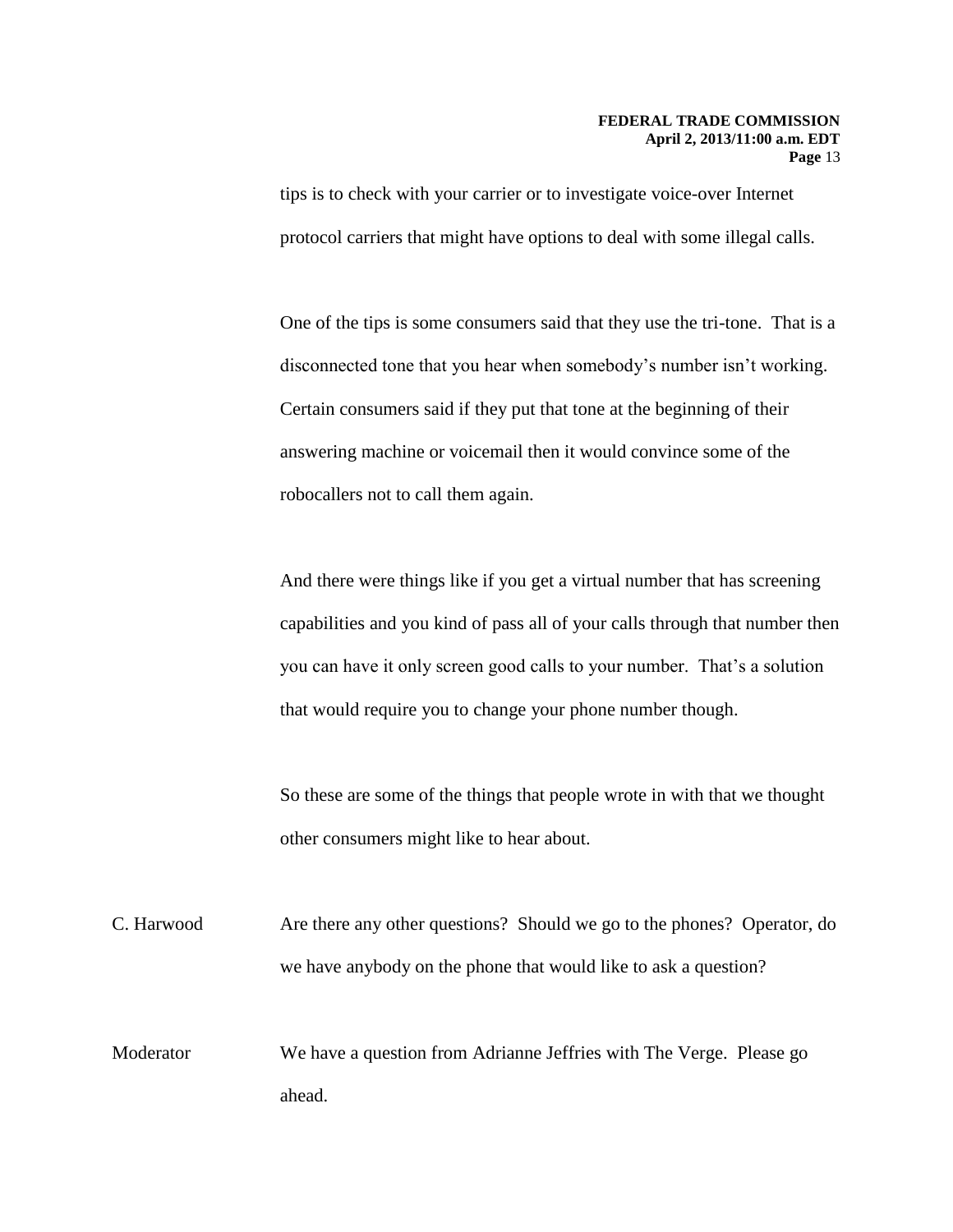| A. Jeffries | My question is for the winners. I was wondering if they have any specific |
|-------------|---------------------------------------------------------------------------|
|             | plans for what to do with the solutions starting now?                     |

- C. Harwood Adrianne, let's do this. Rather than have them all come up to the microphone now, we will provide contact information for them, including email and phone numbers. So why don't you contact them separately. That way you can ask them what their plans are regarding going forward.
- A. Jeffries Okay, thanks.
- C. Harwood I'm sorry; you can also contact our press office here if you're not able to reach them and we'll put you in touch with them pronto.

Go ahead, next question?

Moderator There are no other questions from the phone lines.

C. Harwood In that case, let me check one more time for any other questions here in the room. I guess not.